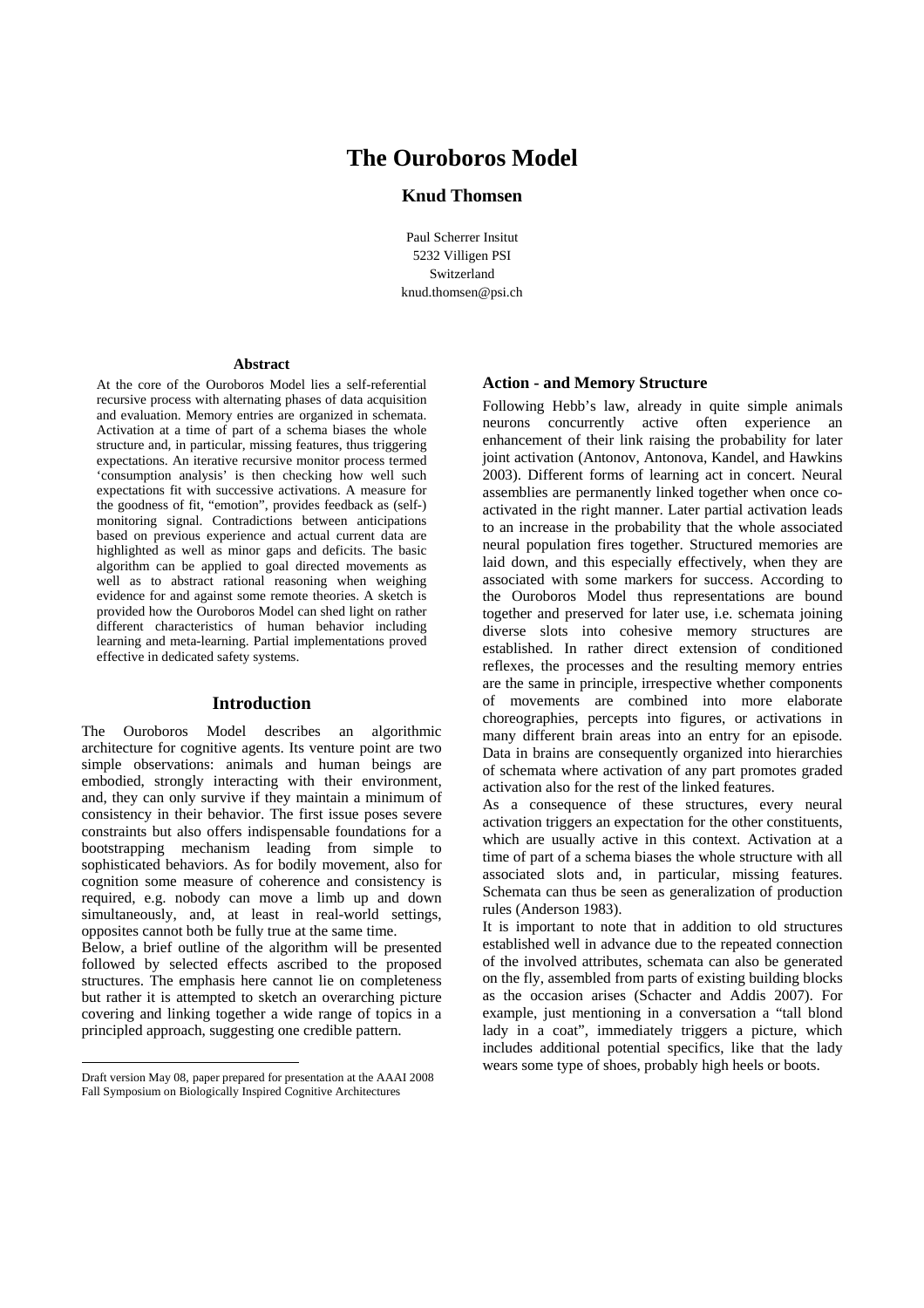# **Principal Algorithmic Structure**

At the core of the Ouroboros Model lies a self-referential recursive process with alternating phases of data acquisition and evaluation. An iterative monitor process termed 'consumption analysis' is checking how well expectations triggered a one point in time fit with successive activations. A principal activity cycle is identified. Freezing for once the perpetually cycling activity and selecting an almost arbitrary starting point the following succession of steps can be outlined:

> ... anticipation, action / perception, evaluation, anticipation,...

These sub-processes are linked into a full circle, and the snake bites its end, the Ouroboros devours its tail.

#### **Consumption Analysis**

Any occurring activation excites associated schemata. The one with the highest activation is selected first. Taking the anticipations active at that time as reference and basis, consumption analysis checks how successive activations fit into this activated schema, i.e. how well low level input data are "consumed" by the selected frame structure. Attributes are 'explained away' (Yuille and Kersten 2006). If everything fits perfectly the process comes to a momentary partly standstill and continues with new input data. If discrepancies surface they have an even more immediate impact on the following elicited actions. The appropriateness of schemata can vary in a wide range. In any case, consumption analysis delivers a gradual measure for the goodness of fit between expectations and actual inputs, in sum, the acceptability of an interpretation. Thresholds for this signal are set in terms of approval levels depending on the context; in the real world nothing can always be perfect, nevertheless, a wrong schema has to be discarded at some point.

Consumption analysis can be understood as a particular algorithm for pattern matching, which not only delivers simple feedback on identity but also some metainformation concerning overall performance, the quality of results, and suitable next actions in an actual situation.

## **Selected Effects in the Ouroboros Model**

Consumption analysis highlights discrepancies between anticipations based on prior experience and the current situation. As will be argued below, the very same basic processes works with goal directed movements, with conceptual plans and goals as well as with abstract rational reasoning when weighing evidence for and against some remote theories. A few prominent effects of the working of the proposed processes are sketched in the following.

#### **Attention**

As an immediate consequence, occurring contradictions signal that something unexpected is encountered and that, against the background of experience, some modification of the current behavior might be necessary.

At the simplest level, a missing feature can be seen as effectively triggering attention to that open slot in a schema structure. Faces for example are looked at not in random scans but rather along paths linking most important features like eyes, mouth, ears and nose (Noton and Stark 1971). One feature directs attention to the next. Distinct discrepancies focus the gaze and mind on issues requiring further action. Unexpected peripherally perceived motion triggers attention and a saccade. Not only in natural scenes top-down guidance can overrun bottom-up saliency depending on the task (Einhäuser, Rutishauser, and Koch 2008). The amount of the resulting arousal can serve as a measure of assigned relevance; it depends in a meaningful manner on the history and the memory of the agent. If dimensions are involved which are considered important, minor deviations from expectations cause a big effect; discrepancies involving issues, which were unimportant or boring in the past, stir less attention. The weight of a mismatch is also self-reflectively modulated based on the actual situation including the associated urgency. If some parts of an activated schema fit very tightly while at the same time there are striking discrepancies involving other expected features this triggers more focused attention and causes a higher tension than if a schema fits overall with some evenly distributed minor deviations between anticipations and current observations. If the mentioned tall blond lady mentioned before turns out to actually have red hair this would attract some attention, if she had naked feet, probably even more.

Stumbling over an obstacle which usually does not lie in the middle of the way certainly draws the attention of the actor towards his feet and to the ground. The effect is basically the same when one hears a politician making a statement running counter to expectations derived from knowing the established consensus in a party.

#### **Emotion**

Monitoring the quality of congruence with experience by the consumption analysis provides a very useful feedback signal for any actor under all circumstances. Assuming on average something like 80 percent agreement, this would set the zero level of the scale: deviations to the worse as well as to the better are worth while highlighting and these episodes should preferentially be remembered.

It is claimed that emotions are primarily that: feedback signals from a consumption analysis process to the actor, he is deeply involved.

Emotions occur as a consequence of a situation or an event and they set the stage for activities following thereafter. This picture combines well established and seemingly contradictory stances explaining emotions (Scherer 1999; Ekman 1999). Affects as information resulting from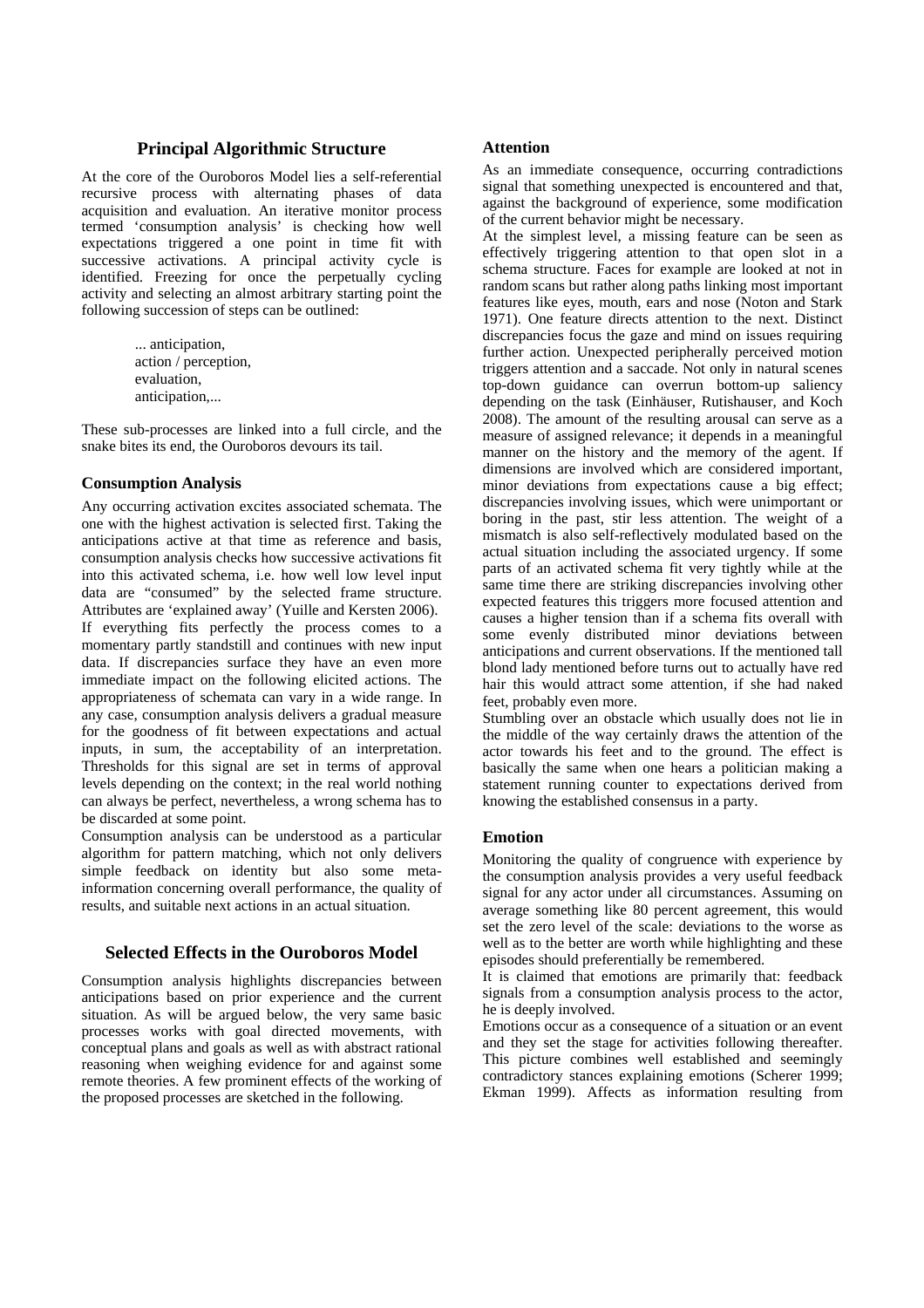appraisal the same as motivational accounts stressing behavioral dispositions are just different facets of the basic process in the Ouroboros Model. When discrepancies become too big, an interruption, a kind of reset, of the ongoing activity will be triggered. Emotions appear to be tied to a particular event, object or situation; moods usually denote less focused affects and circumstances. In addition, these manifestations of one and the same basic signal differ in their time characteristics.

Consistency in the Ouroboros Model is checked globally, in parallel for all features, but as discrepancies are dealt with according to their weight, a rather fixed sequence of appraisal dimensions might be observed because of general similarities between schemata, i.e. shared parts (Sander, Grandjean, and Scherer 2005).

Actors are often not alone, any signal useful for one, certainly is of relevance also to others. This would explain the communication value of displayed emotions.

Similarly as observed for the weight of dimensions for attracting attention, also emotions come in two versions (and their combinations). They can be inherited, i.e. forming a constitutive part of a schema as an earlier associated feature; in this case they can be activated very directly and quickly. When novel circumstances give rise to a never before experienced evaluation, attention will be evoked and corresponding emotions will build up; they are incorporated into the memory of the event, – ready for later fast use.

## **Problem Solving**

In many circumstances a Bayesian approach can be verified as the optimum way of considering all available evidence in order to arrive at a decision, e.g. in classification and learning (Tenenbaum, Griffiths, and Kemp 2006; Yuille and Kersten 2006). In all cases it is most important to combine prior probabilities with current data. The interplay between a partially activated schemata and newly observed features does just that. When certain combinations in general are much more likely than particular others, less additional evidence is required in the former case than in the latter.

Knowledge guided perception and the organization of knowledge in useful chunks, i.e. meaningful schemata, was found to lie at the basis of expert performance (Ross 2006). Beyond the effectiveness of the proposed memory structures in the Ouroboros Model for the selection of interpretations, the whole process of directed progress of activation in a mind is well adapted to more abstract problem solving. Constraint satisfaction has been proposed as a general process for rational behavior and reasoning, applicable in a very wide range of settings (Thagard 2000); maximizing the satisfaction of a set of constraints can be seen as maximizing coherence (Thagard and Verbeurgt 1998). The Ouroboros Model and consumption analysis not only offer an efficient implementation of constraint satisfaction but also provide a rationale and a basis for goal directed refinement and self-steered tuning of the process.

The succession of parallel data acquisition and –evaluation phases interspersed with singular decision points in an overall serial repetitive process offers a natural explanation of purportedly contradictory observations concerning the prevalent character of human data processing: competing views stressing serial or parallel aspects can both be correct, depending on the investigated details.

Attention is quickly and pre-consciously focused on the most pressing questions at a time. Emotions provide the feedback how well things go; they are a constituting ingredient to rational behavior. Depending on the history and personal preferences of an agent, all of this is to some degree individual, more or less variable for different persons. In any case, a minimum of the slots deemed important have to be filled satisfactorily to accept a solution. Most extensive achievable consistency is the main criterion for judging the value and reliability of primary sensory percepts, and even more so, the "truth" of theories of highest complexity, abstraction and remoteness. As a corollary, the Ouroboros Model naturally also explains observations, which are taken by some as evidence that "non-classical", in particular proper quantum effects, would be required for consciousness (Manousakis 2007). Seemingly mimicking quantum behavior, in very general terms, after a phase of primarily parallel data collection the process settles on one interpretation: a "superposition" "collapses" non-linearly (Thomsen 2008).

## **Cognitive Growth**

With a positive signal that everything fits nicely the associated positive emotions mark a good basis concerning the expected future usefulness of the schema in question.

Whenever pre-existing structures cannot satisfactorily accommodate new data this will be accompanied by another clear signal from the consumption analysis monitor. Negative emotions notify the need to change something, if possible; – at least the assessment of the input data, or new additional schema structures.

In both cases, effective self-regulated bootstrapping occurs. Useful schemata will be enhanced and better learned; they can serve as material for future refinement and as building blocks for more sophisticated concepts. Features where discrepancies surfaced are identified. Extended or completely new schemata will be the consequence (Piaget and Inhelder 1986). Learning thus does not take place indiscriminately but at the right spots where it is most effective. Cognitive growth preferably occurs exactly when and where it is needed. The Ouroboros Model comprises an efficient learning strategy; in fact, inherent metacognition allocates resources and directs the effort.

#### **Teaching**

New concepts and content can best be absorbed if they lie just at the boundary of the already established structures; only there, gaps are rather well defined and success is in easy reach when filling in those vacancies. This stresses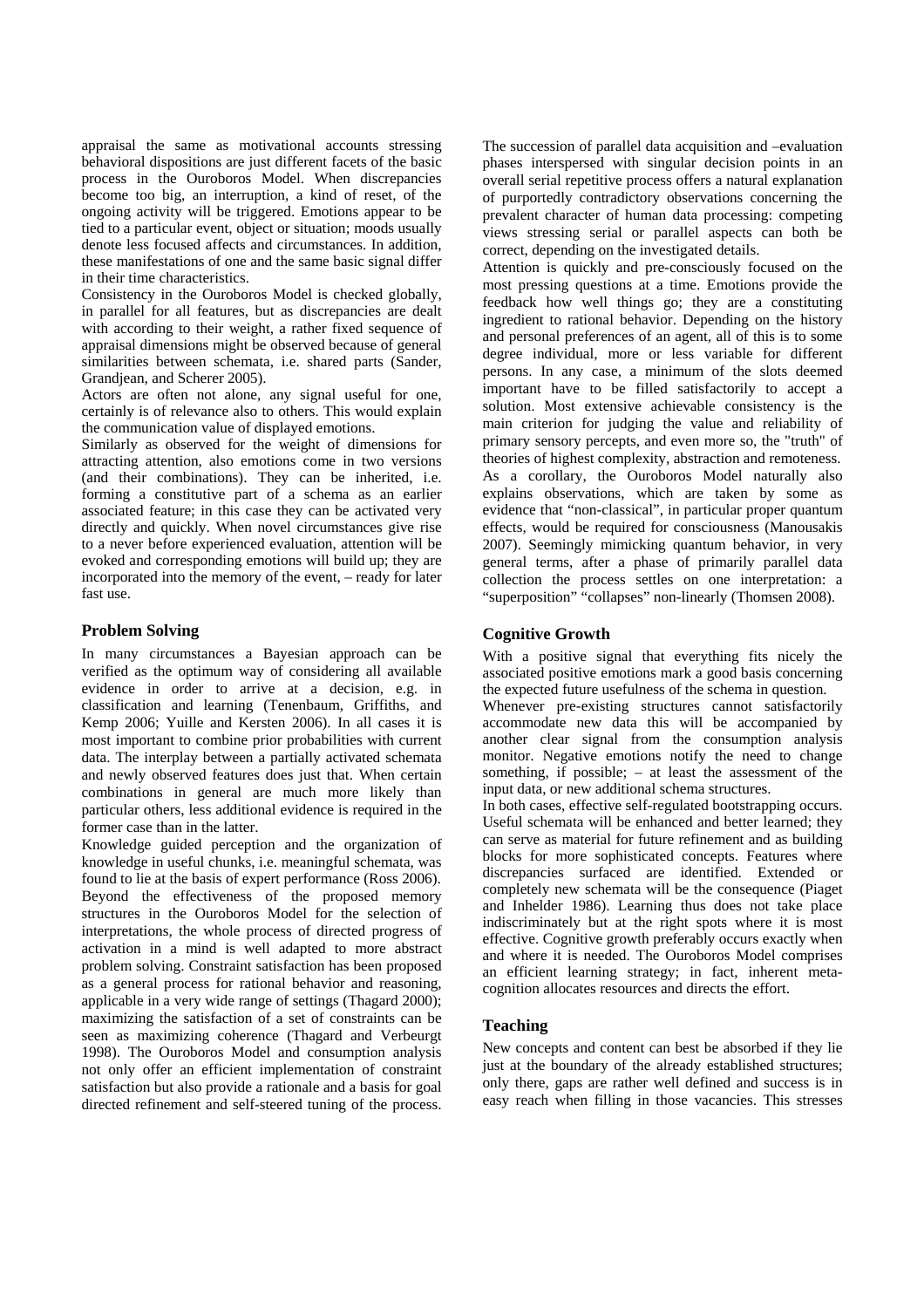the importance of self-paced exploration and of fun associated with the activity. Montessori education appears to emphasize these points; it is reported to yield impressive results (Lillard and Else-Quest 2006). Effective teaching thus builds on the processes outlined above. Natural and artificial minds can best be taught when pre-existing knowledge structures and novel input are carefully matched. A provoked aha-experience in all cases marks some content as useful, and it is an efficient trigger for preferred long term storage. Victory over a competitor with about equal strength might provide strong additional motivation (Ross 2006).

## **Implications for Human Behavior**

Although already above in the discussion of selected effects claimed to be explained by the Ouroboros Model, human behavior delivered examples for specific findings; here, the focus is further shifted towards the human. First, a few selected experienced shortcomings and imperfections of the behavior of human agents will be investigated, and it will be shown how the before described structures and processes can shed light on rather diverse characteristics, which by many are only ascribed to humans, probably animals, and principally not to machines.

## **Priming / Masking**

Triggering an expectation linked to a specific location facilitates acting on the highlighted information. This is one basic finding of simple priming experiments; another one concerns semantic priming where reactions are faster when an appropriate context is activated. These effects can naturally be ascribed to the biasing influences of schemata. After features are successfully consumed, they have to be marked in order to avoid that they are improperly considered again. Attentional blink occurs when subjects watch for targets in a stream of stimuli: they likely miss a target if it follows with a short delay after a first and detected target.

Distracting subjects with task-irrelevant information attenuates the attentional blink (Olivers and Nieuwenhuis 2005); as more than one activity is going on, consumption tagging is less efficient. In a straight forward manner the Ouroboros Model can deliver a unified account for competing models of attentional blink: resource depletion, processing bottleneck, and temporary loss of control can all be understood as different facets originating in one process (Kawahara, Enns, and Di Lollo 2006).

The proposed periodic processing entails a marked structure with respect to time, and its perception. The shortest time span that can be discerned by humans has been found to be approximately 30 ms (Pöppel 1997). It seems obvious, that this would be the elementary period of the loop of consumption analysis.

If simply the time available is not is not enough to conclude at the minimum one full circle because the sensory input is quickly replaced by a mask, no complete

perception can be obtained. Difficult to perceive stimuli requiring more than one cycle would correspondingly be sensitive to disruption for a longer period.

Under special conditions negative congruency effects can be observed where subjects respond faster to incongruent prime stimuli compared to congruent ones. This happens when the prime is consuming already fitting parts of the mask and new priming is elicited from the mask's remainders, which are again similar to the target (Kiesel, Berner, and Kunde 2006; Tononi and Koch 2008).

Non-overlapping masks, which terminate at the same time as the target, can impede target perception even if their presentation started only after the target; this can be explained by a more general reset, when the inputs for many slots become concurrently unavailable.

#### **Sleep**

All known agents who are able to exhibit some substantial measure of intelligence and consciousness spend a sizeable fraction of their life in strange states of sleep. Any attempt at a comprehensive account of mental functions should therefore include a profound explanation of this fact.

Given stringent time constraints in the real world concerned with survival, consumption analysis inevitably produces "leftovers", i.e. not-allocated features and notconfirmed concepts, which accumulate with time. The Ouroboros Model explains sleep as a specific and multifaceted housekeeping function for maintaining appropriate signal / noise conditions in the brain by actively erasing data garbage. Knowing that data clearing is a thermodynamically irreversible operation requiring energy (Bennett 1987), it does not surprise that general activation levels in the brain are comparably high during waking and sleeping.

Many at first sight rather diverse observed characteristics and proposed functions of sleeping and dreaming can be seen as consequences of efficient data processing and appropriate clean-up:

- extra and especially novel activities necessitate an increased need for sleep as the involved schemata are overflowing more, in particular when they are still developing;
- for the same reason babies and children need more sleep than adults;
- disturbing, threatening and unresolved issues would predominantly surface as dream content as their processing could not be concluded yet;
- episodes which stir emotions, because expectations e.g. norms – are violated, will preferably provide material for dreams;
- erasing erroneous associations and traces of expectations or of perceptions unaccounted for enhances correct and well established connections; the ensuing increase in signal / noise would make memory entries, checked for consistency by the consumption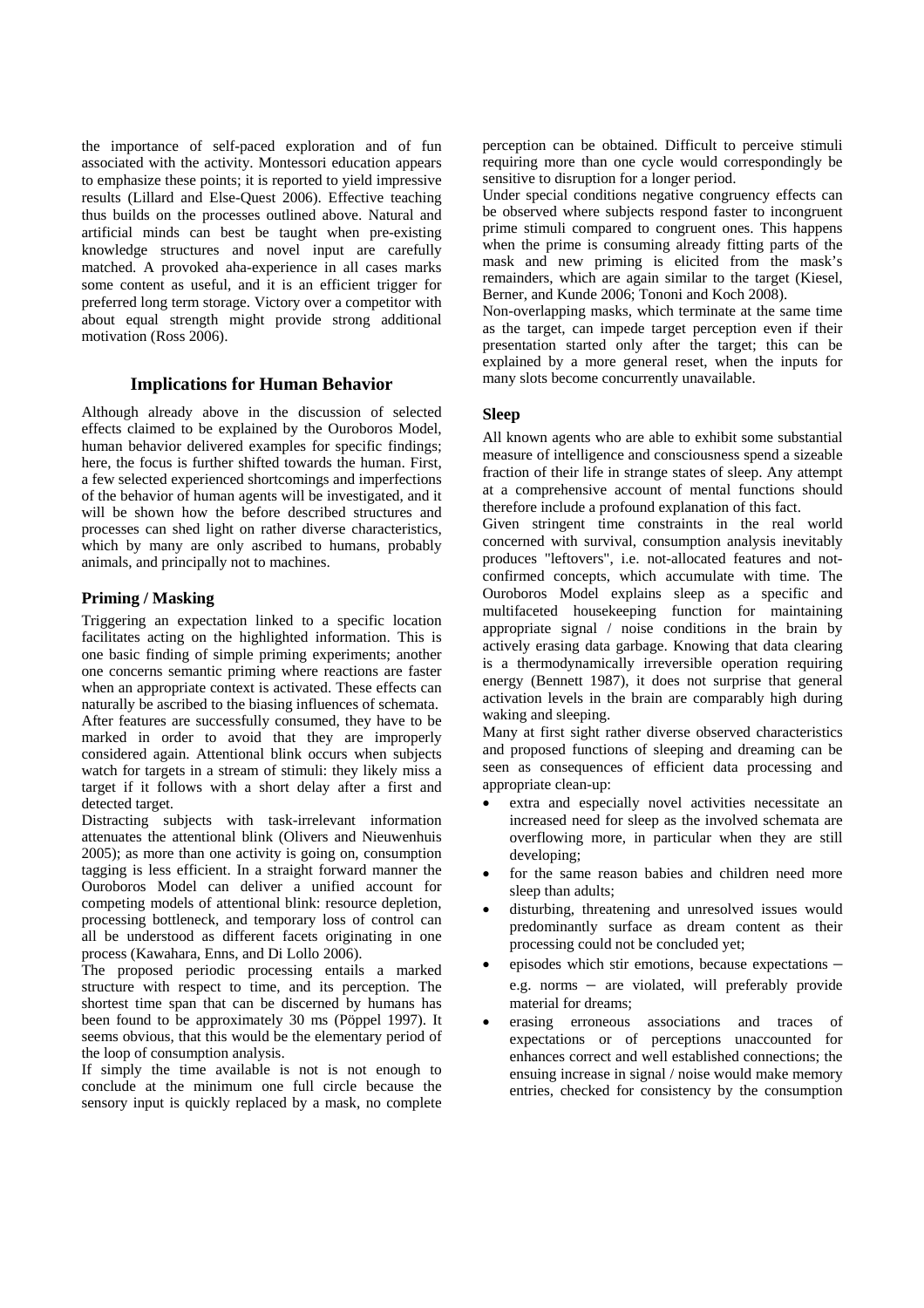analysis, stand out and thus easier to retrieve and reactivate;

- the variations in neuromodulator levels during sleep phases reported in the literature appear to be well in line with their proposed role in "cleaning up";
- the paradoxical activity of brain cells and areas during sleep seem to fit under this account with the functions which they are assumed to perform during awake behavior.

One mechanism of increasing available capacities and enhancing the accessibility of memories via improvements in signal / noise does of course not exclude that there are other, even more direct, processes also happening during sleep which can also boost wake performance.

## **From Self Awareness to Consciousness**

We are embodied agents. Our body anchors and grounds each of us firmly in the real world; – not only statically but, most importantly, with every dynamic action. Selfawareness and consciousness come in shades of grey; they start with physiology, somatic proprioception and a sense of ownership for an action. Drawing on multiple and multimodal sources a sensory event is attributed to one's own agency when predicted and assessed states are congruent (Synofzik, Vosgerau, and Newen 2007). First intentions do not need much second-order thought: a goal, like for a simple reaching movements, is aimed at, and it is reached or corrections are necessary.

There is convincing experimental evidence that awareness of an action stems from a dynamic fusion of predictive and inferential processes (Moore and Haggard 2006). It has been suggested that pre-motor processes lay down predictive signals in anticipation of effects, which are integrated into a coherent conscious experience encompassing actions and effects as soon as feedback sensory input becomes available (Haggard and Cole 2007). Dissociations between focused attention and consciousness have been found under special conditions (Koch and Tsuchiya 2006). At the coarse level intended here three conditions can be distinguished in the light of the Ouroboros Model:

- Perfect fit between expectation and data;
- Deviations in the expected range;
- No acceptable match.

If the first (unconscious) guess on what frame a certain feature might belong to was right, the recursive process will quickly converge and result in one strongly activated concept. Consumption analysis then yields that all features are nicely consumed and nothing is left over; all data are consistent and coherently linked in the selected interpretation. Aha-experiences relevant to the actor catch attention and become conscious by evoking higher order personality activation "HOPA" connecting the context and details of the task and also of the actor. The break that follows a moment where no continued attention is required might just be what is needed to allow the current general

activation to grow to reach a threshold for consciousness (Tononi and Koch 2008). As proved useful, these episodes are preferably committed to long term memory.

If in a specific situation topical "local" information does not suffice to obtain a unique and coherent interpretation, activation spreads and more remote content is considered. Data from the episodic memory will always contain representations pertaining to the body and thus some anchoring to the actor. Thus she is becoming more involved as the need for a solution becomes more pressing and activation soars. With high enough weight, significant gaps in the understanding of a situation will thus trigger HOPA, too.

In between the above two sketched extremes lies much "thought-less" action, e.g. driving home the usual way without any special event; – this could be called a Zombiemode of operation.

Some higher order personality activation including representations and signals of the body of the actor is claimed to lie at the basis of consciousness. If possible, even more than in other global theories of consciousness (Baars 1988; Dehaene, Kerszberg, and Changeux 1998; van Gulick 2004) the all-embracing involvement of the actor herself is considered most important, which is accomplished by wide broadcasting and requesting of input; this becomes especially evident in the cases where the purpose of the global excitement is to bring to bear all possibly useful information in a difficult situation.

The memory entries for episodes in turn contribute to the life story of the actor, his self-concept, the narrative self. References to the body provide privileged semantic content and anchoring; they ensure continuity and the uniqueness of a record (Baars 1988; Pauen 2007; Pöppel 1997).

Inasmuch as a direct and un-reflected impulse for action, provoked by some distinct trigger and fuelled by a strong associated emotion, is moderated and subject to a second consideration, where a wider context is taken into account, awareness and conscious elaboration can improve the performance of an actor (Lambie 2007; DeWall, Baumeister, and Masicampo 2008).

Almost the same is actually true also the other way round: existing schemata can produce an undue focus or blockage; self-aspects themselves also bind processing capacities. which can lead to sub-optimum choices following conscious deliberations as compared to "gut decisions" (Dijksterhuis, Bos, Nordgren, and van Baeren 2006). It is important to note that in the reported tasks demonstrating the superiority of "unconscious deliberation" all required information had been given before.

A special quality emerges as soon as information about the owner of the processes is self-reflexively included and associated representations, i.e. autobiographic memory and self models, are embraced in the focus of the same basic processing. When the actor himself is in the center of his attention, other content fades, loses importance and weight. This starts when looking at ones toes and continues to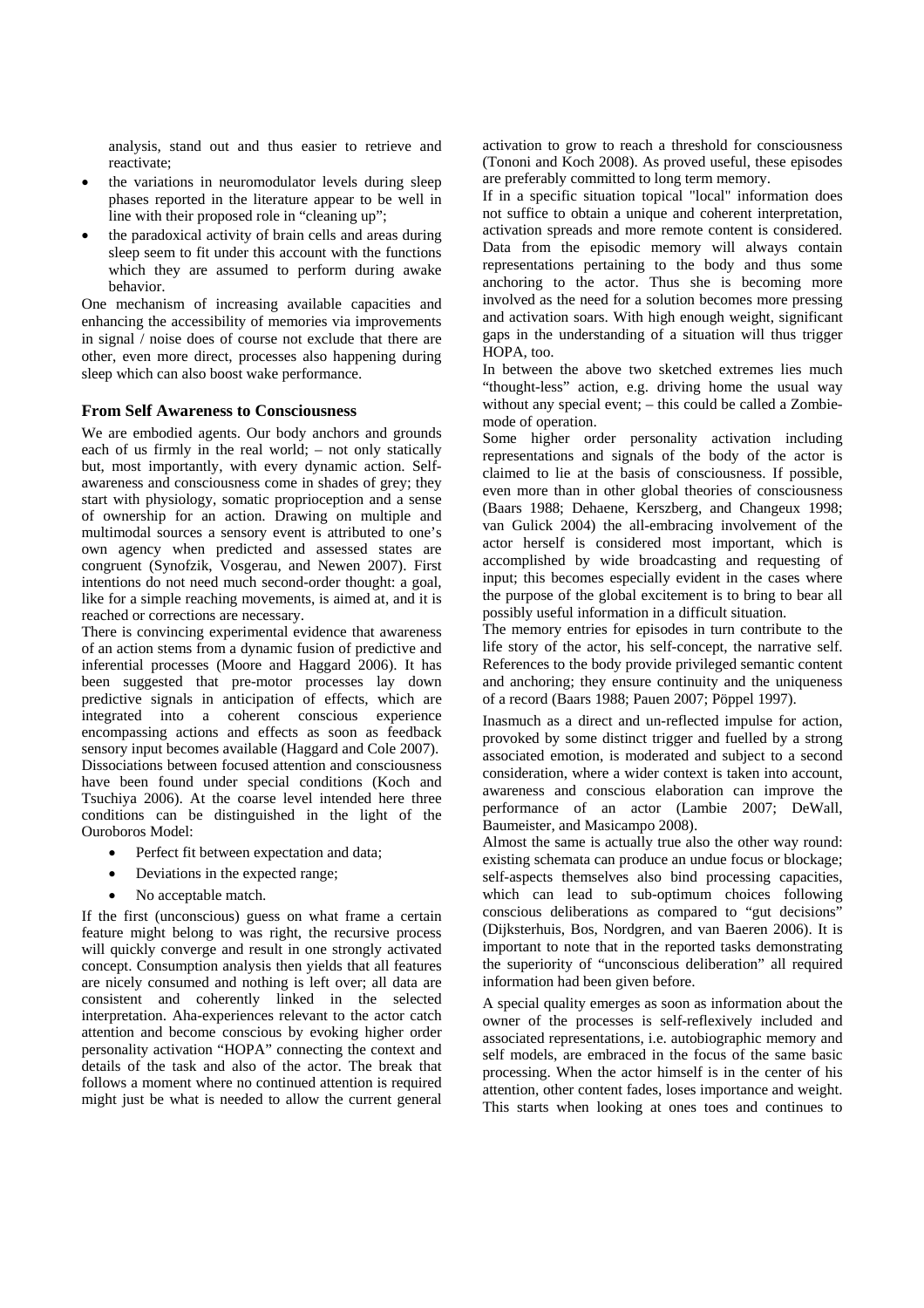recollections and reflections on personal experiences, goals, plans, preferences and attitudes. Deeply anchored in our whole body, this self-reflective and self-relevant recursively looping activity in the brain is drawing on and again inducing a sense of ownership for (mental) actions as well as "qualia" and all associated emotions; – our total personal experience. Everybody who has ever burnt his finger will not primarily be bothered by doubts concerning the true essence or general validity of temperature sensations; he will certainly know what heat feels like.

Notwithstanding that it was found that not all shades of consciousness are depending on language, details subject to definitions, it certainly is the most powerful tool when it comes to consciously assembling and manipulating elaborate models in a mind, – not to speak of deliberations or their communication (Tononi and Koch 2008).

Emphasising diverse aspects, definite properties can be ascribed to the complex and multifaceted phenomenon of a self, which is seen by many authors as providing the unifying thread from episodic memory to consciousness and free will (Samsonovich and Nadel 2005).

## **Pleasure in Play and Art**

Perception like memory retrieval or movement is an active process. One feature which is preferably included in relevant schemata relates to the effort usually required and the time needed to perform an action. Also the consumption of these meta-features is monitored, and these slots can be filled with little, as expected, or more than anticipated problems. This self-monitoring for (perceptual) fluency is seen as the basis for pleasure in play and art in the Ouroboros Model (Thomsen 2000; Reber, Schwarz, and Winkielman 2004).

## **Real-World Applications**

In three different dedicated safety systems very limited aspects of the Ouroboros Model have already successfully been implemented. In principle, these systems featured a main loop for data acquisition, their evaluation with respect to some criteria, and actions depending on the results including the provision of intermittently updated signals about the health status of the systems and the actual quality of their performance, used for on-line adaptation of their behavior.

**LASSY.** A Laser Surveillance System for spent nuclear fuel distilled most simple categories from measurements, which were used in an adaptive manner. If one cycle gave inconclusive results, "attention" and a second look were triggered (Thomsen, Morandi, Sorel, and Hammer 1989).

**VIMOS.** A Visual Monitoring System was built to prevent a severe accident in the SINQ spallation neutron source at the Paul Scherrer Institute (PSI). The sensitivity of the system derives partially from making use of carefully crafted expectation values, i.e. the specific patterns

signifying dangerous constellations are well known in advance, and this knowledge together with accruing experience is used to continually optimize interlock criterions during operation (Thomsen 2007).

**Leak Detection.** Reliable leak detection was another mandatory requirement when operating an especially delicate liquid metal target in the SINQ facility (Thomsen 2008). When significant and consistent deviations from the original expectations were observed, new optimized and dynamically established reference values for measured temperatures secured the full functionality of the device.

Although in all three cases the meta-loop for category construction was not implemented in software but structures were provided by the user, there is no doubt that full automation would have been easily feasible.

## **Discussion**

It goes without saying that the here presented sketch of the Ouroboros Model outlining its basic working and some suggested consequences cannot provide more than just a glimpse of a comprehensive theory, which will need much more detail and quantitative elaboration. The very object of this short paper is to draft an overview of what a large puzzle could look like. Working out the intricate details should follow and be guided by expectations, the gist, briefly indicated here.

Of diverse anticipated objections to the Ouroboros Model only one shall be addressed shortly. It is most important to point out that there arises no problem due to seemingly circular arguments. The principal recursive algorithm progresses and evolves *in time*. When the snake bites its tail, the teeth and the tip of the tail belong to two distinctly different points in time. Starting with any basic set of expectations, discrepancies to any actual input data can be determined and used for choosing and steering the following actions including the establishment of revised expectations. This full cycle can in fact not be depicted meaningfully by a circle but more faithfully by a spiral. The intrinsically built-in potential for growth out of whatever plain of current understanding to novel heights, opening new dimensions in a productive way is one of the key and most valuable features of the Ouroboros Model.

#### **Future Directions**

Some of the described characteristics, like the working of a principal basic consumption analysis loop, appear to the author as unavoidable for efficient actors in the real world, while others, like the need for sleep could be just implementation detail. Looking at the sheer size of the brains of orcas, which can do for long periods without sleep, one could imagine that diluting data garbage and waiting for slow decay might be an alternative to more active disposal and erasure.

Going a very long way beyond the first primitive implementations in existing safety systems, sophisticated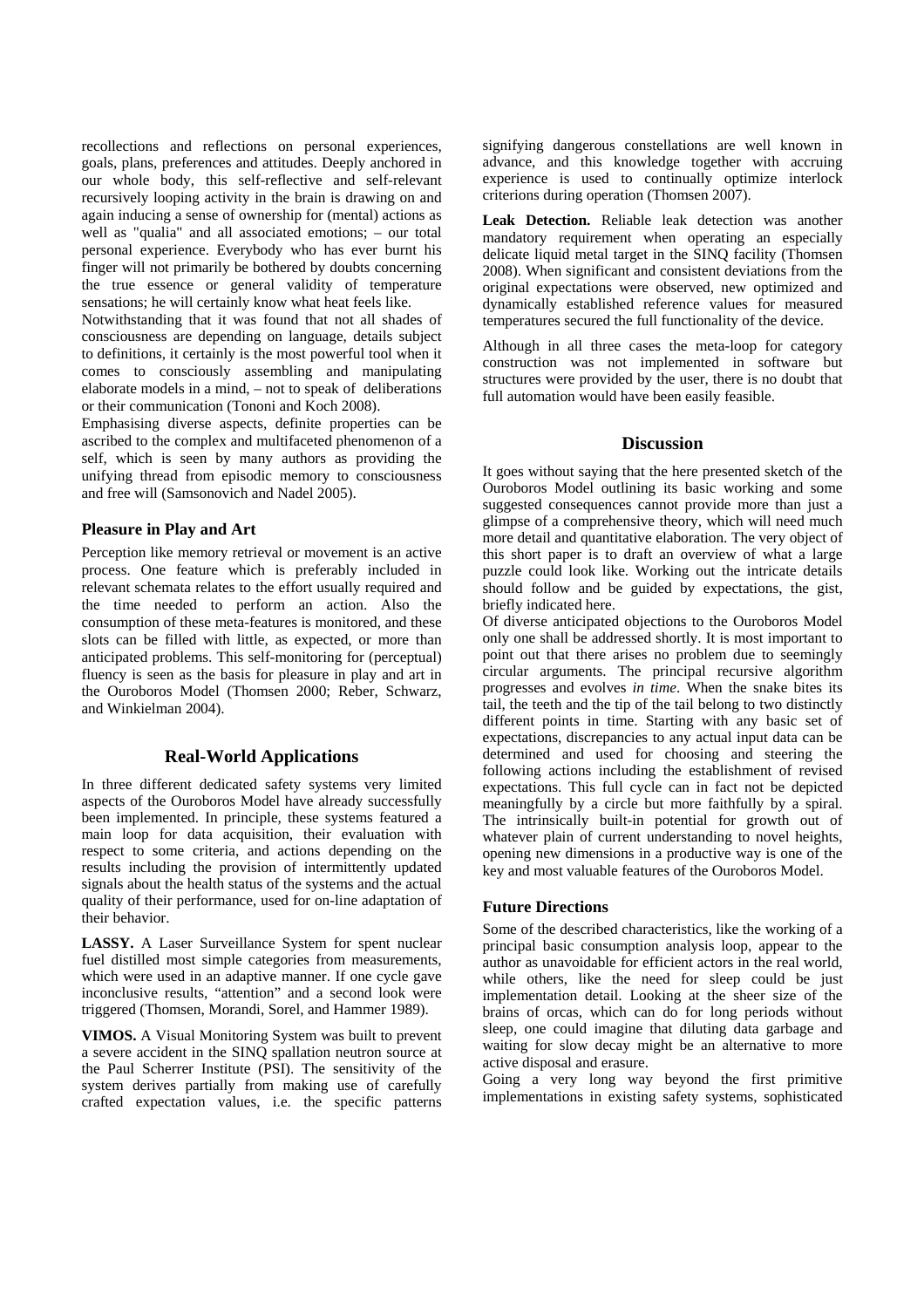hard- and software agents would raise questions related to free will and morals (Anderson and Leigh 2007). It can be agued that the observation of contradictions – to established general principals or to patterns derived from selected examples, while paying heed to anticipated consequences and explicitly taking decisions on this basis – would be firm ground and a suitable venture point for understanding natural as well as building artificial true intelligent and conscious agents.

#### **References**

Anderson, J.R. 1983. The Architecture of Cognition. Harvard University Press, Cambridge, London.

Anderson, M.; and Leigh, S. 2007. Machine ethics: creating an ethical intelligent agent. AI Magazine 28(4): 15-25.

Antonov, I.; Antonova, I.; Kandel, ER.; and Hawkins, RD. 2003. Activity-dependent presynaptic facilitation and hebbian LTP are both required and interact during classical conditioning in Aplysia. Neuron 37(1):135-47.

Baars, J.B. 1988. A Cognitive Theory of Consciousness. Cambridge University Press. UK. Cambridge.

Bennett, C.H. 1987. Demons, Engines and the Second Law. Scientific American 237(11): 88-96.

Dehaene, S.; Kerszberg, M.; and Changeux, J.-P. 1998. A neuronal model of a global workspace in effortful cognitive tasks. Proc. Natl. Acad. Sci. USA 95():14529- 14534.

DeWall, C.N.; Baumeister, R.F.; and Masicampo, E.J. 2008. Evidence that logical reasoning depends on conscious processing. Consciousness and Cognition doi:10.1016/j.concog.2007.12.004.

Dijksterhuis, A.; Bos, M.W.; Nordgren, L.F.; and van Baeren, R.B. 2006. On making the right choice: the deliberation-without-attention effect. Science 311: 1217- 1222.

Einhäuser, W.; Rutishauser, U.; and Koch, C. 2008. Taskdemands can immediately reverse the effects of sensorydriven saliency in complex visual stimuli. Journal of Vision 8(2): 1-19.

Ekman, P. 1999. Basic Emotions. In T. Dalgleish, & M. Power (Eds.). Handbook of Cognition and Emotion (pp. 45-60). Chichester: Wiley.

Haggard, P.; and Cole, J. 2007. Intention, attention and the temporal experience of action. Consciousness and Cognition 16: 211-220.

Kawahara, J.; Enns, J.T.; and Di Lollo, V. 2006. The attentional blink is not a unitary phenomenon. Psychological Research 70: 405-413.

Kiesel, A.; Berner, M.P.; and Kunde, W. 2006. Negative congruency effects: Atest of the inhibition account. Consciousness and Cognition doi:10.1016/j.concog.2006.11.003.

 Koch, C.; and Tsuchiya, N. 2006. Attention and consciousness: two distinct processes. Trends in Cognitive Sciences 11(1): 16-22.

Lambie, J.A. 2007. On the irrationality of emotion and the rationality of awareness. Consciousness and Cognition doi:10.1016/j.concog.2007.03.005.

Lillard, A.; and Else-Quest, N. 2006. Science 313: 1893- 1894.

Manousakis E. 2007. Quantum theory, consciousness and temporal perception: Binocular rivalry. arXiv: 0709.4516v1.

Moore, J.; and Haggard, P. 2007. Awareness of action: Inference and prediction. Consciousness and Cognition doi:10.1016/j.concog.2006.12.004.

Noton, D.; and Stark, L. 1971. Eye Movements and Visual Perception. Scientific American 224(6): 34-43.

Olivers, N.L.; and Nieuwenhuis, S. 2005. The Benefical Effect of Concurrent Task.Irrelevant Mental Activity on temporal Attention. Psychol. Sci. 16: 265-269.

Pauen, M. 2007. Was ist der mensch? Die entdeckung der Natur des Geistes. Deutsche Verlagsanstalt. München.

Piaget, J.; and Inhelder, B. 1986. Die Psychologie des Kindes. dtv/Klett-Cotta: Stutgart.

Pöppel, E. 1997. A hierarchical model of temporal perception.Trends in Cognitive Science 1(2): 56-61.

Reber, R.; Schwarz, N.; and Winkielman, P. 2004. Personality and Social Psychology Review 8(4): 364-382.

Ross, P.E. 2006. The Expert Mind. Scientific American 295(2): 46-53.

Samsonovich, A,V.;and Nadel, L. 2005. Fundamental Principles and Mechanisms of the Conscious Self. Cortex 41(5): 669-689.

Sander, D.; Grandjean, D.; and Scherer, K.R. 2005. A systems approach to appraisal mechanisms in emotion. Neural networks 18:317-352.

Schacter, D.L.; and Addis, D.R. 2007. The cognitive neuroscience of constructive memory: rembering the past and imagining the future. Phil. Trans. R. soc. B 362: 773- 786.

Scherer, K. R. 1999. Appraisal Theories. In T. Dalgleish, & M. Power (Eds.). Handbook of Cognition and Emotion (pp. 637-663). Chichester: Wiley.

Synofzik, M.; Vosgerau, G.; Newen, A. 2007. Beyond the comparator model: A multifactorial two-step account of agency. Consciousness and Cognition doi:10.1016/j.concog.2007.03.010.

Tenenbaum, J. B.; Griffiths, T. L.; and Kemp, C. 2006. Theory-based Bayesian models of inductive learning and reasoning. Trends in Cognitive Science 10(7):309-318.

Thagard, P. 2000. Coherence in Thought and Action. Bradford, MIT Press, Cambridge, London.

Thagard, P.: and Verbeurgt, K. 1998. Coherence as Constraint satisfaction. Cognitive Science 22: 1-24.